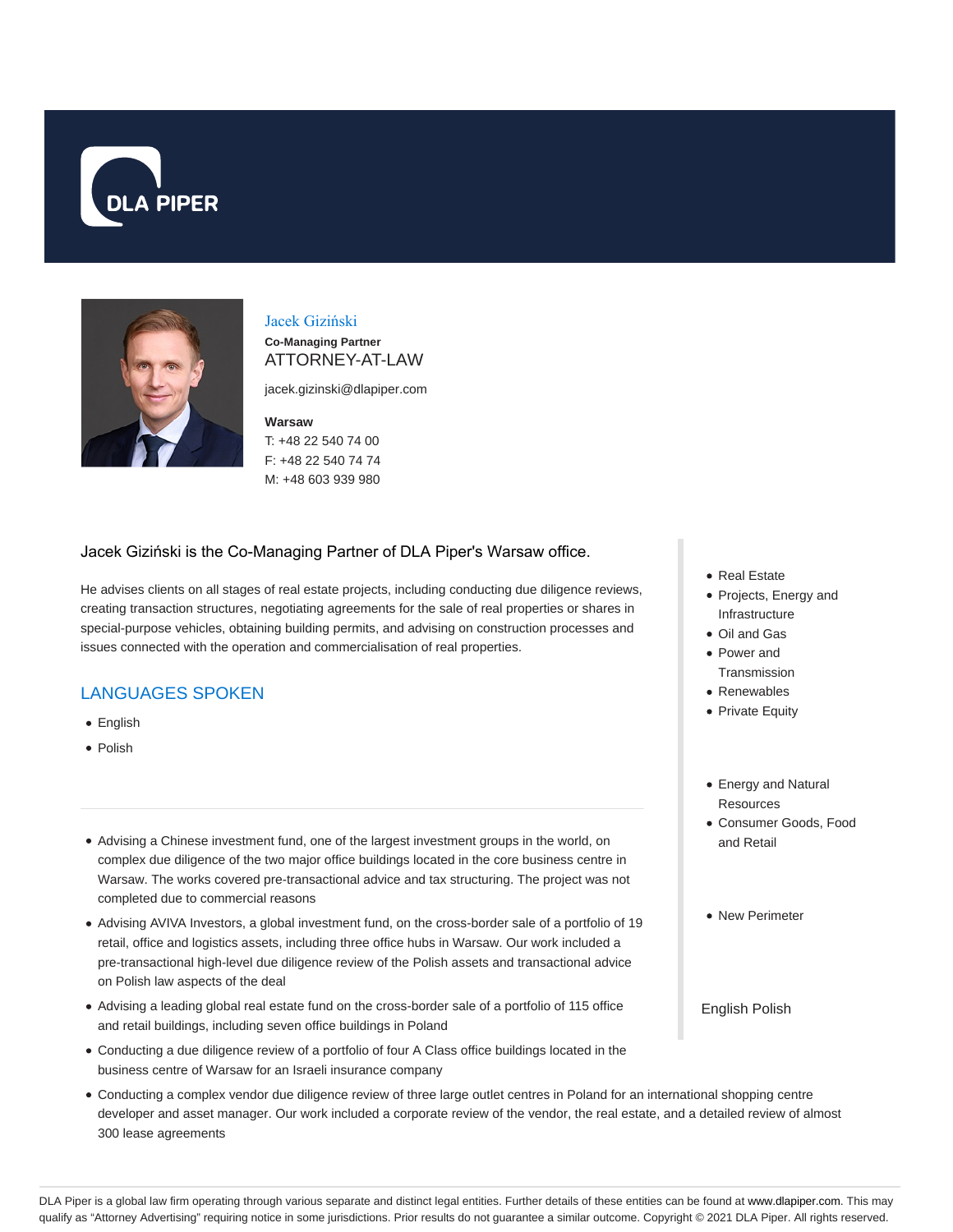Advising a leading global asset management company on the cross-border purchase of a portfolio of several logistics assets located in Germany and Central and Eastern Europe, including two logistics parks in Poland (in Warsaw and Częstochowa). Our work involved the preparation of a buyer due diligence report and advice on the asset purchase agreement concerning the Polish properties

## CREDENTIALS

# Professional Qualifications

Attorney-at-law (Radca prawny) registered with the Warsaw Bar Association of Attorneys-at-Law (Okręgowa Izba Radców Prawnych w Warszawie)

## **Recognitions**

- Recognized as Highly Regarded for energy and infrastructure, M&A and project development IFLR1000 2015 2020
- Recommended for Construction, Energy and Natural Resources, Real Estate & Restructuring and Insolvency Legal 500 EMEA 2019
- Recommended lawyer Legal 500 EMEA, 2019
- . "Experienced, commercial head of a strong team [...] extremely focused on defined targets and crucial business goals". *Legal 500*, 2018
- Leading Lawyer for energy and infrastructure, M&A and project development IFLR1000, 2015, 2017 and 2018
- Provides "added value" to clients. Legal 500, 2012

## **NEWS**

**DLA Piper advises KGAL Investment Management on the preliminary purchase agreement for three office buildings from Echo Investment for EUR 56.4 mln**

#### 17 January 2022

Jacek Giziński, Sylwia Czerwik, Sławomir Mikołajuk and Paulina Galicka from DLA Piper's Warsaw team advised KGAL Investment Management on securing the future acquisition of three office buildings in the Fuzja destination complex located in Łódź from Echo Investment.

**DLA Piper doradcą KGAL Investment Management przy umowie przedwstępnej nabycia trzech budynków biurowych od Echo Investment za 56,4 mln EUR**

#### 17 stycznia 2022

Jacek Giziński, Sylwia Czerwik, Sławomir Mikołajuk oraz Paulina Galicka z warszawskiego biura DLA Piper doradzali KGAL Investment Management przy umowie przedwstępnej nabycia trzech budynków biurowych w łódzkim kompleksie Fuzja od Echo Investment.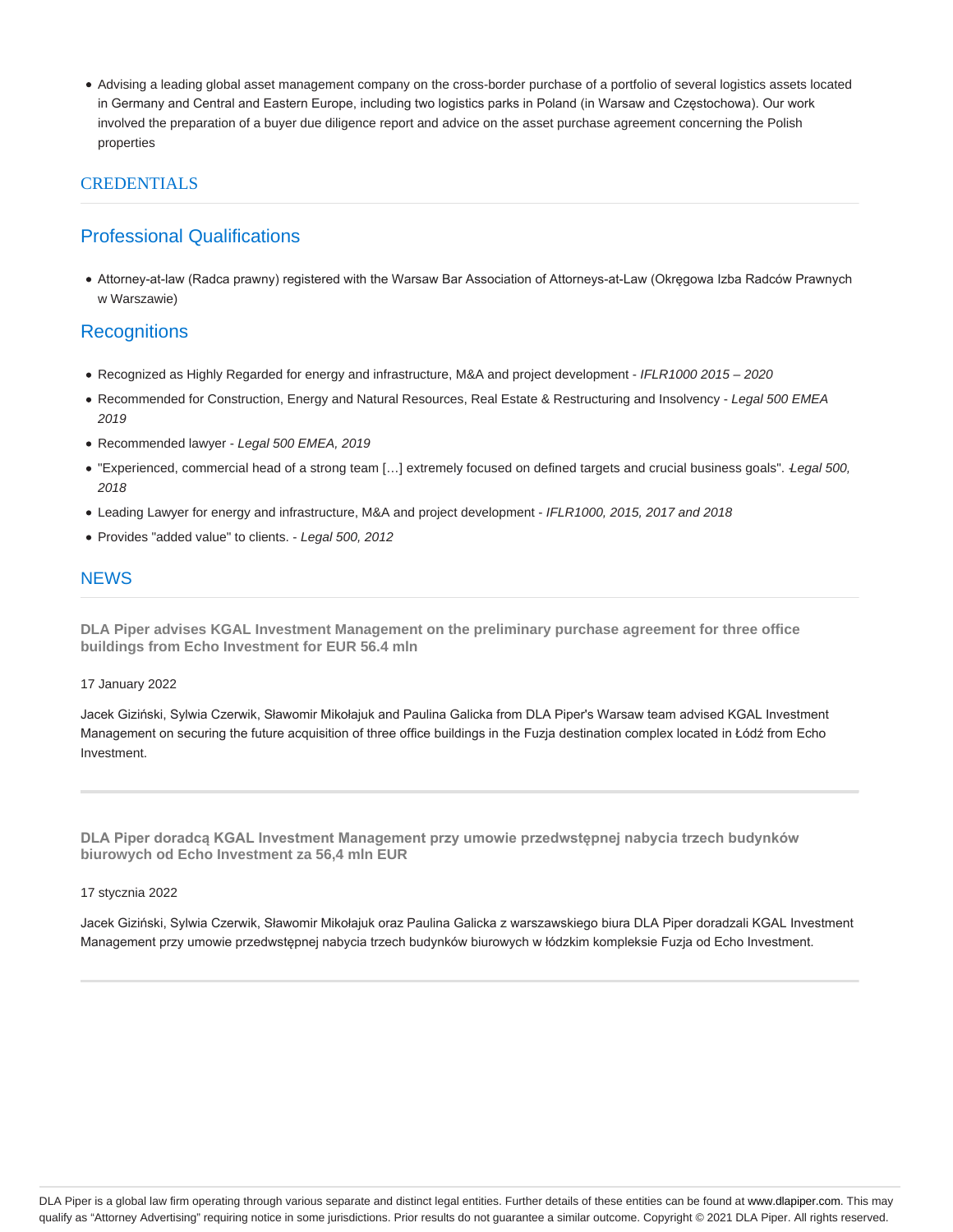**DLA Piper advises Stena Real Estate BV on the acquisition of office portfolio in Kraków and Wrocław for EUR128 million**

10 January 2022

The transaction consists of the first phase of the Centrum Południe complex in Wrocław containing two joint office buildings, and the last building of the High5ive complex in Kraków, comprising of approx. 39,400 spm of office space. Both projects are designed and built in line with ESG standards.

**DLA Piper doradcą Stena Real Estate BV przy nabyciu portfela biurowców w Krakowie i Wrocławiu za 128 mln EUR**

10 stycznia 2022

**DLA Piper continues expansion in Europe with partner hire in Poland**

2 November 2021 DLA Piper today announces the appointment of Łukasz Dynysiuk as a new partner in its Tax practice, based in Warsaw.

**DLA Piper kontynuuje ekspansję w Europie zatrudniając partnera w Polsce**

2 listopada 2021 Kancelaria DLA Piper poinformowała o powołaniu Łukasza Dynysiuka na stanowisko partnera w warszawskiej praktyce prawa podatkowego kancelarii.

**DLA Piper advises EDPR on the sale of 149 MW wind portfolio in Poland to Mirova**

9 August 2021

DLA Piper has advised EDP Renewables Polska (EDPR) g on the sale of 100% equity stake in a 149 MW Polish wind portfolio to Mirova, an affiliate of Natixis Investment Managers, for an enterprise value of approximately EUR303 million (EUR2 million per MW).

**DLA Piper doradcą EDPR przy sprzedaży portfela farm wiatrowych o mocy 149 MW zlokalizowanych w Polsce**

9 sierpnia 2021

Kancelaria DLA Piper doradzała EDP Renewables Polska (EDPR) przy zawarciu umowy sprzedaży 100% udziałów w portfelu farm wiatrowych o mocy 149 MW zlokalizowanych w Polsce na rzecz Mirova, podmiotu powiązanego z Natixis Investment Managers, za szacunkową wycenę wartości rynkowej przedsiębiorstwa wynoszącą około 303 mln euro (średnio 2 mln euro/MW).

**Sztafeta wzrostu w praktyce nieruchomosci DLA Piper**

27 kwietnia 2021

W rosnącej praktyce nieruchomości DLA Piper od 1 maja 2021 r. pałeczkę osoby prowadzącej zespół przejmuje Michał Pietuszko od Jacka Gizińskiego, który w ostatnich latach łączył tę funkcję ze współkierowaniem warszawskim biurem kancelarii.

**DLA Piper advises KGAL on the acquisition of Villa Office in Warsaw from Echo Investment**

DLA Piper is a global law firm operating through various separate and distinct legal entities. Further details of these entities can be found at www.dlapiper.com. This may qualify as "Attorney Advertising" requiring notice in some jurisdictions. Prior results do not guarantee a similar outcome. Copyright @ 2021 DLA Piper. All rights reserved.